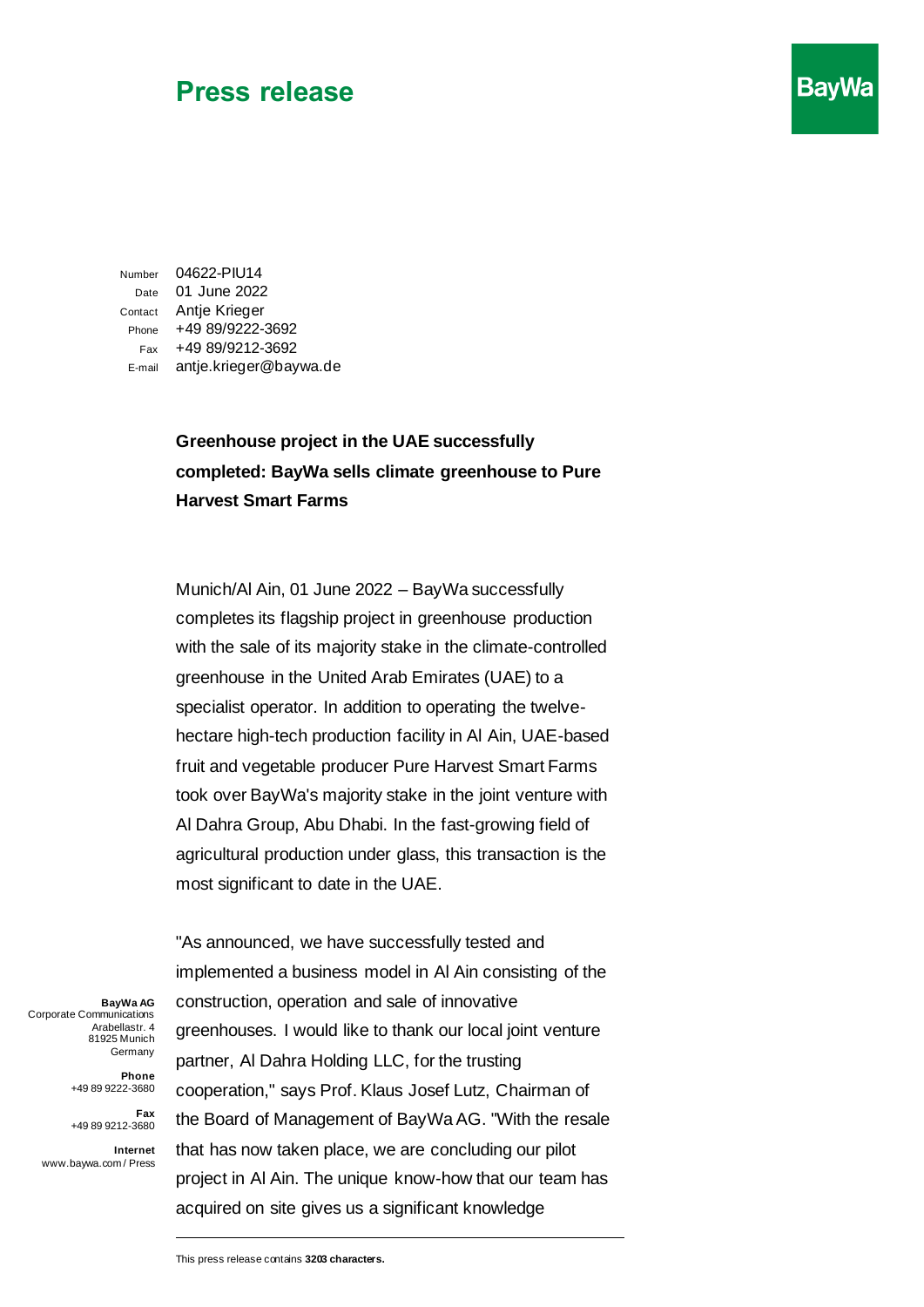## **Press release**

Date 01 June 2022 Page 2

> advantage, which we will continue to use and contribute in future international cooperations."

> "We have always admired the scale and immense market potential of the Al Dahra BayWa project, as well as BayWa's collective global reach in nutrition, energy and building materials," says Sky Kurtz, founder and CEO of Pure Harvest Smart Farms. Headquartered in the UAE, the company specialises in the year-round sustainable production of premium quality fresh fruits and vegetables. The investment doubles the local production capacity to 22 hectares.

> "Our project was an early, important contribution to the UAE's food security and sustainability goals and a wonderful partnership between BayWa and Al Dahra," says Georg Czerny, Managing Director of Al Dahra BayWa. "We are proud of what we have achieved together and are pleased to now hand over this high-tech production facility to a specialised operator - in line with our project development strategy, which we as BayWa also pursue in the field of renewable energies. We will continue to cooperate with both Pure Harvest and Al Dahra in many areas to move closer to our common goal of a sustainable global food supply system." For example, he said, cooperation is conceivable in the procurement of building materials, food supply chains and investments in